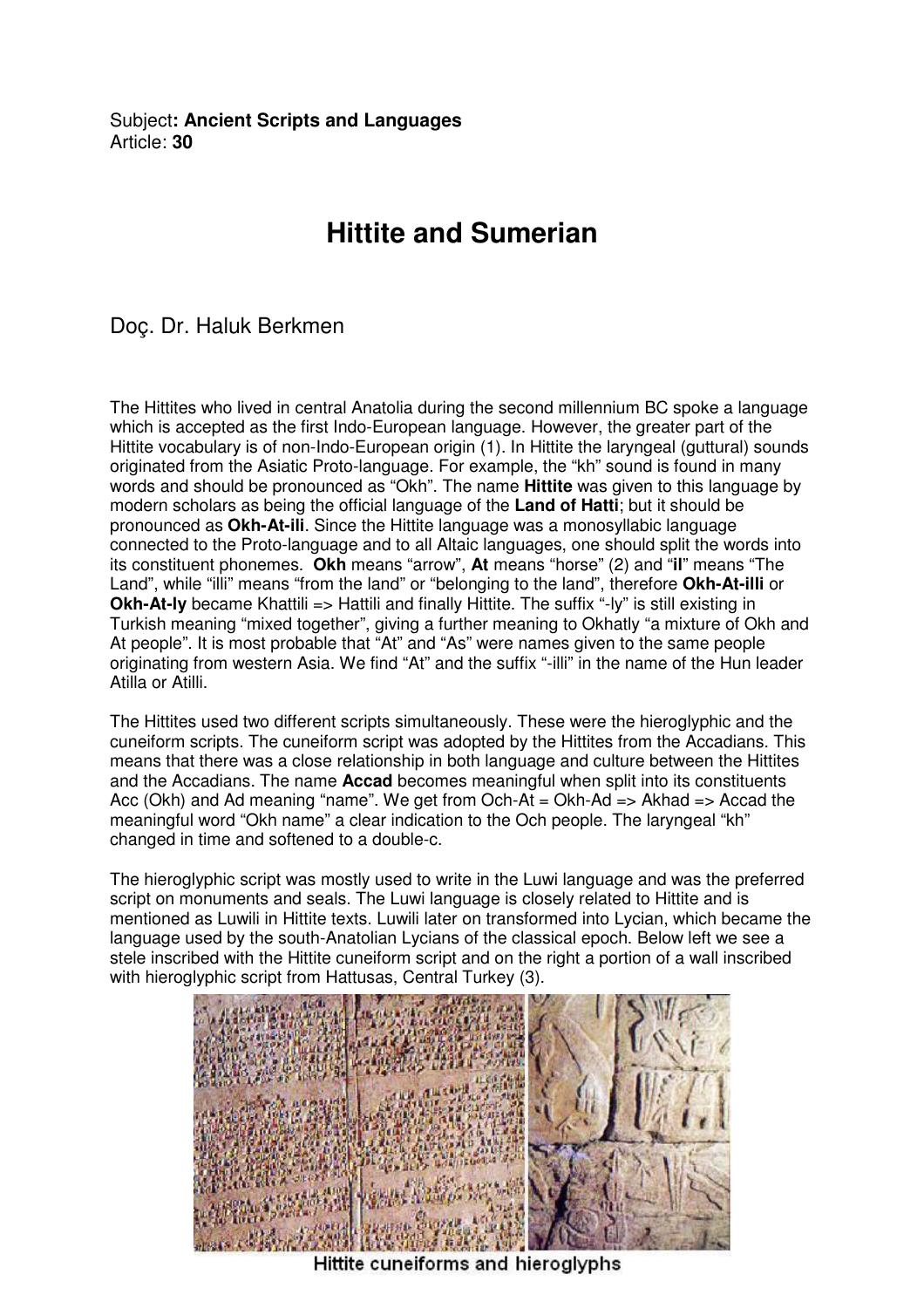In order to show the connection between Hittite and the Altaic languages we need concrete examples obtained from written original texts. There is a book published in 1980 by Ahmet Unal discussing some Hittite phrases (4). We find many Sumerian words in these sentences, which could either be borrowed from the ancient Sumerian language of Mesopotamia or could also be independently related to the Asiatic Proto-language. Here is one example:

**Dingir-lim** : My God. "Dingir" meaning "God" in Sumerian, already discussed in chapter 22, **Egyptian Deities**. "-lim" is a suffix still used in Turkish as a possessive pronoun.

**Kililu = Gilim** : Wreath or Headdress. "Kyl" means "hair" or rather a single thread of hair in Turkish. But "kylly" means "mixed with threads of hair" (-ly is already mentioned above) and therefore the Hittite word Kililu or Gilim is an appropriate definition for a wreath worn on the head.

**Lu-Sang-a**: To the holy priest. The first syllable stands for "holy" and is found in Turkish as "**ulu**", already mentioned in Chapter 29, **The bird symbolism**. Sang means "respectful, important person" and is found in Japanese as "**san**" and in Turkish as "**sayın**". The same meaning is found in "**saint**". The suffix "-a" meaning "to the" is still used in Turkish. Therefore, Lusanga means "to the saint".

We see that Hittite is an agglutinant language similar to Altaic languages containing several suffixes still existing in modern Turkish. Such a sentence formation is not found in most Indo-European languages. These three words above are enough to explain an original sentence obtained from a Hittite text:

**DINGIR-LIM GILIM-an-zi LU-SANGA-ya GILIM-an-zi**, which can be translated as: "They adorn the god with a wreath and also the priest (saint) with a wreath". The "-zi" suffix makes the word definite, similar to the English "is" or the German "ist". In Turkish "iz" stands for the definite plural similar to "we are".

Without going into further detail we can conclude that the Hittite language forms a bridge between Altaic and western Indo-European languages. The original connection between Hittite and Sumerian can be traced back to the Proto-language of Asia from which Turkish is the closest descendent. In order to be convinced of such an ancient connection between Turkish and Sumerian here is a short list of Sumerian words. The Turkish equivalent is given in red and in brackets.

**Father: Adda (ata, baba), Mother: Ama (anne, ana), Lord: Aga (agha), Horizon: An (tan), Male: Ar(er), First: As (as), God: Dingir (Tengri), House: E (ev), Shore: Kıya (kıyı), Blow: Es (es), Fat: Gisko (shishko), Upright: Dim (dik), Arm: Kol (kol), Sleep: Uiku (Uyku), Bird: Kus (kush), Right side: Sag (sa**ğ**), Oak: Mesu (meshe), Sheepfold: Ag (agıl), Large: En (en, engin), Come: Ge (gel), Blood: Ka (kan), Canal/Blood vessel: Kanal (kan damar), Say: De (de, demek), Stop: Duru (dur), Settle: Kur (kur, kurgan), Run: Kusu (kosh), Smile: Güles (gülech), Bore: Bur (burgu), Ax: Bal (balta), Shine: Bar (barla/parla), String/Rope:** İ**b (ip), Pretty: Alım (alımlı), Holy: Ulu (ulu), Separate: Kup (kop), Who: Gim (kim), Soldier: Ir (er), Wood: Odun (odun/ot-un)** 

These 37 words form a small but important sample showing that even after almost 5,000 years we can still find common words between Turkish and Sumerian, containing the same sound and the same meaning (5).

Turning our attention to the Sumerian architecture, we see that people living on the flat prairies of Mesopotamia built stepped pyramids called ziggurats. They built these high structures as symbols replacing the mountains which lacked in their region. We saw that this wish for high-rise architecture existed also among the Maya and the Egyptians. The common